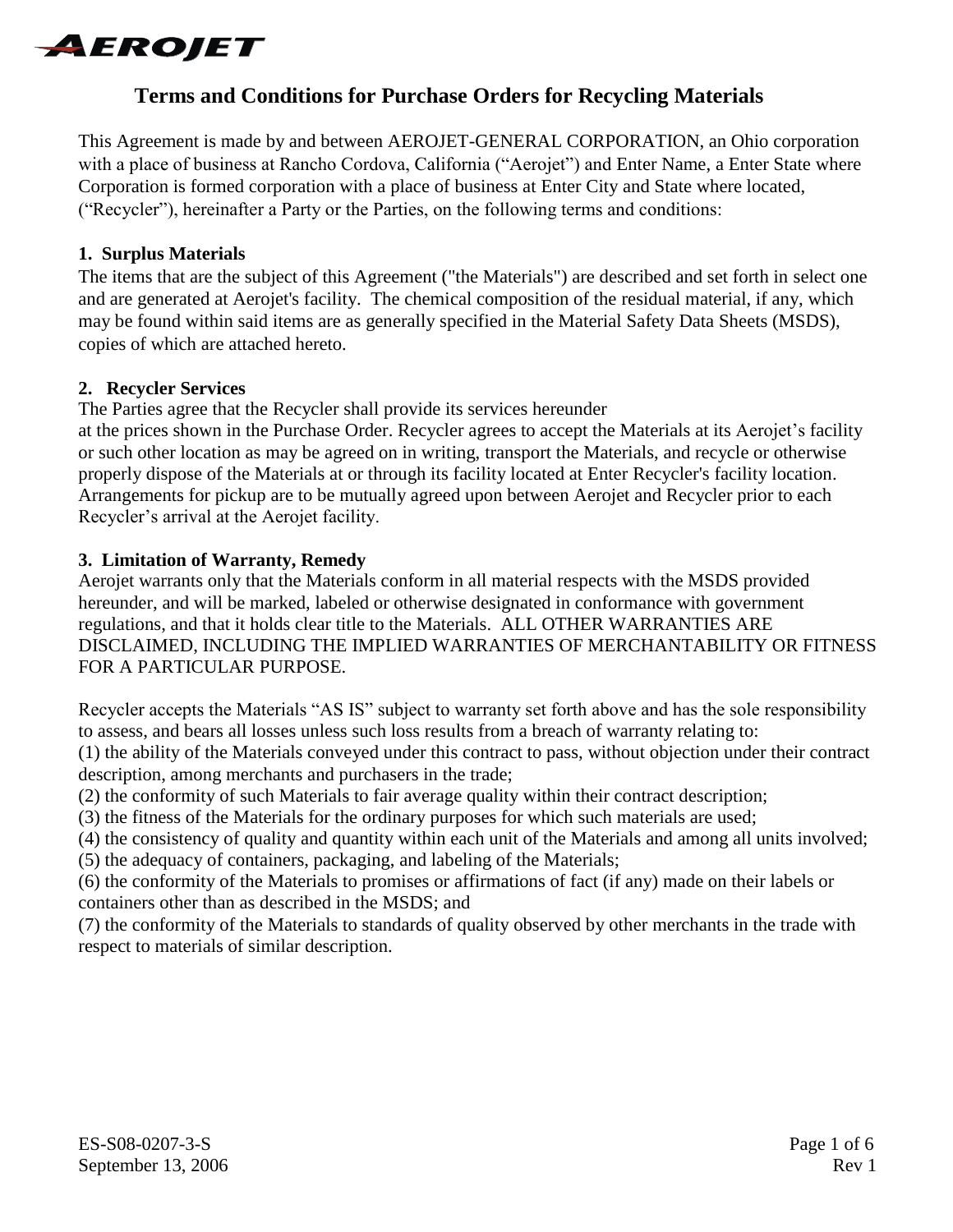Any description of the Materials, or plans and specifications, are furnished are for the sole purpose of identifying the Materials, or suggesting the nature of the Materials. They are not the basis of bargaining and do not warrant the nature or quality of the Materials. Recycler hereby represents that the Materials will be used in a manner in which the Materials are commonly used, such that the Materials constitute surplus material.

Recycler's sole remedy hereunder for any claim other than a breach of warranty shall be a return to Aerojet of the Materials. Aerojet shall not be responsible, under any obligation other than a warranty claim in connection herewith, for any special, indirect or consequential damages. In no event shall Aerojet have for any reason whatsoever in connection with this Agreement, other than in connection with a warranty claim, any monetary liability to Recycler in excess of the contract price hereunder. Recycler must notify Aerojet of any claim that Recycler asserts Aerojet has any liability for hereunder within 30 days of actual or constructive knowledge of the facts giving rise to such claim. Any such claim must be filed in a court of competent jurisdiction in the State of California within one year from the date of each delivery of the Materials herein, or be forever barred.

# **4. Indemnification; Insurance**

- A.Recycler warrants that it possesses the specialty/expertise, facilities, licenses and permits necessary for its handling, storage, proposed use and further disposition of the Materials, that it understands the hazards to persons, property and the environment presented by the transportation, storage, processing and disposal of the Materials, and that it will operate hereunder in full compliance with all applicable federal, state and local laws, regulations and ordinances. Further, in the event Recycler's facility located at Enter Recycler's facility location loses its permitted status during the term of this Agreement, Recycler will immediately notify Aerojet of such condition.
- B.Recycler shall, at its own expense, maintain with insurers which are rated A- or better by A.M. Best, general liability, worker's compensation and environmental impairment insurance covering all liabilities that might be incurred which are in any way related to Recycler's obligations under this Agreement, whether to Recycler, Aerojet or third parties, and in amounts customary for prudent and conservative businesses. Recycler's insurance shall be primary to any insurance of Aerojet, without right of subrogation under any Aerojet insurance, and shall identify Aerojet as an additional named insured. Upon Aerojet's request, Recycler shall furnish Aerojet with evidence of its compliance with this requirement. Recycler shall not assert against Aerojet, and does hereby waive, any and all claims against Aerojet for losses, damages, liability, judgments, and other costs (including attorney's fees) imposed upon or incurred by Recycler as a result of, or arising out of, this Agreement to the extent they are covered by any insurance policy of Recycler (whether or not described in this Agreement).
- C.Recycler shall submit evidence, upon request, of the following minimum insurance coverage:
	- **1. Workers' Compensation and Employer's Liability Insurance**:
		- a. Coverage A: Recycler shall maintain such insurance as will protect it from any and all claims under worker's compensation laws of the State of *Kansas* and the laws of any other state in which work under this order is performed.
		- b. Coverage B: Employer's Liability *– Recycler* shall maintain coverage in the amount of at least \$1,000,000.00
	- **2. Commercial General Liability Insurance**: *Recycler* shall maintain third party liability insurance, including operations, products, completed operations, contractual and independent contractors, that will protect *Recycler* from claims for damages because of bodily injury, including death, or damages because of injury of loss, destruction or loss of use of property,

ES-S08-0207-3-S Page 2 of 6 September 13, 2006 Rev 1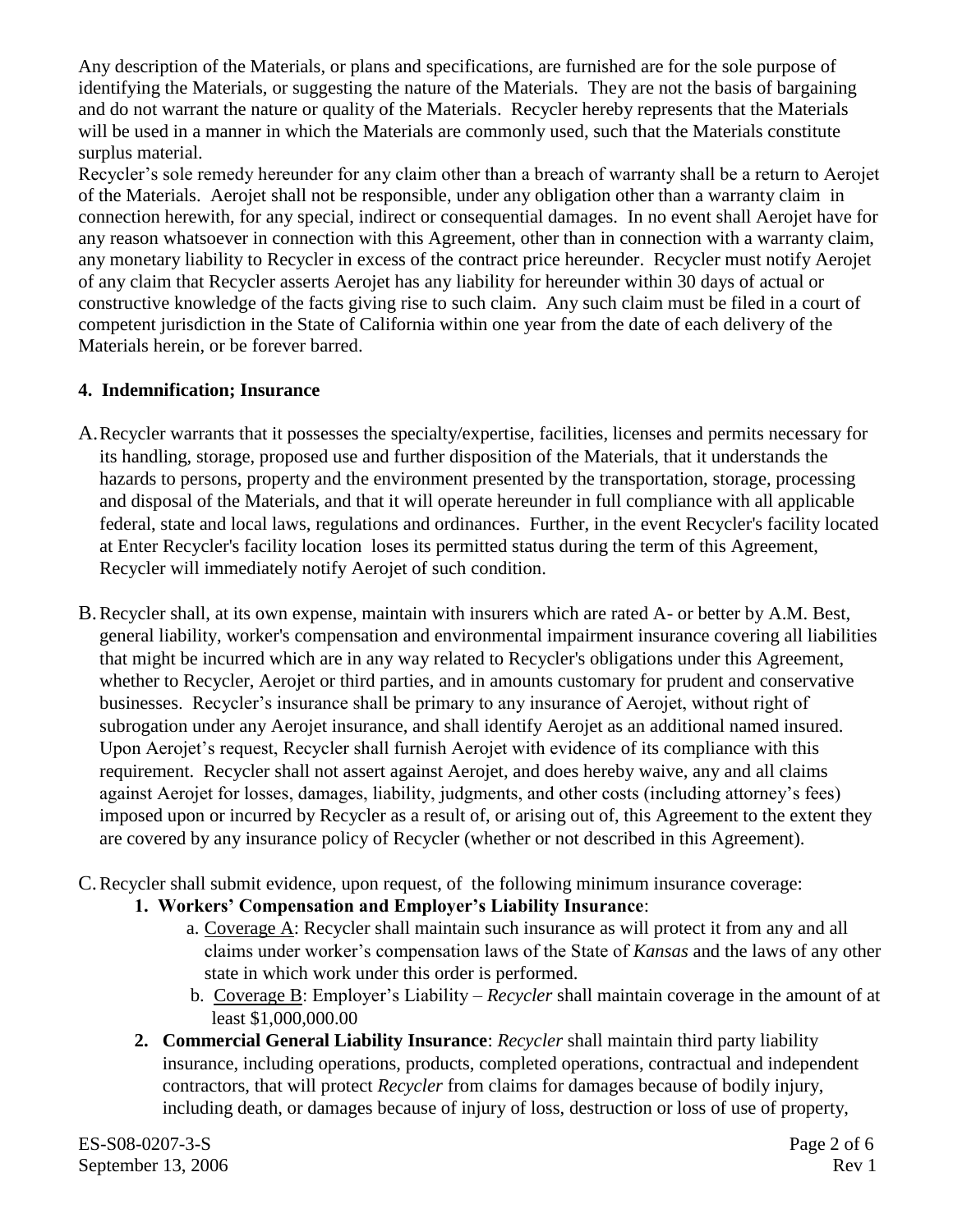which may arise from *Recycler's* activities in performing under this order, whether such activities be by *Recycler* or *Recycler's* subcontractors or anyone directly or indirectly employed by either of them, including all independent contractors used by *Recycler* in performing under this order.

- a. Limits of Liability shall be no less than:
- (i) Bodily Injury: \$1,000,000 per occurrence (ii) Property Damage: \$1,000,000 per occurrence
	- b. Policy shall name Aerojet as an additional insured as its interest may appear.
	- c. Policy certificate(s) of insurance shall include a thirty (30) day advance written notice of material change or cancellation. See paragraph 4.b below.
- **3. Commercial Automobile Liability Insurance:** *Recycler* shall maintain automobile liability insurance covering own, non-owned and hired vehicles.
	- a. Limit of Liability shall be no less than
		- (i) Bodily Injury: \$1,000,000 per occurrence or \$1,000,000 per accident
	- (ii) Property Damage: \$1,000,000 per accident.
		- b. Policy shall name Aerojet as an additional insured as its interest may appear.
		- c. Policy certificate(s) of insurance shall include a thirty (30) day advance written notice of material change or cancellation. See paragraph 4.b. below.

### **4. Evidence of Insurance Coverage**:

- a. Prior to commencing work under this order, *Recycler* shall provide to Aerojet certificates evidencing worker's compensation, commercial general liability and Recycler's insurance.
- b. Each of the above certificates(s) shall provide for a thirty (30) day advance written notice in the event of material change or cancellation of said policies of insurance.
- **5. Right of Subrogation**: Should the *Recycler* be unable to comply with the named additional insured requirements of 1 through 3 above, Recycler 's insurance policies shall be specifically endorsed to include a waiver of the right of subrogation in favor of Aerojet, substantially as follows:

"The insurer hereby waives subrogation of any and all rights of recovery which the insured may have against Aerojet, its officers, agents, servants, and employees, except with respect to those claims resulting from a breach of warranty by or the negligence or fault of Aerojet. This purchase order shall be interpreted in accordance with the Laws of the State of California."

- 7. **Waiver**: Any failure of the *Recycler* or its insurer to comply in full with the above provisions shall in no way constitute a waiver by Aerojet of any contractual rights hereunder, unless said waiver is in writing and signed by an authorized employee of Aerojet
- D.Notwithstanding the existence or lack of insurance, and as an unrelated matter, Recycler shall defend, indemnify and hold Aerojet harmless from any losses, claims, demands or suits, including those of Recycler's employees, and including reasonable attorney's fees and costs, for bodily injury (including death) or property damage, howsoever arising out of, or in any way related to, the use, sale, distribution, processing, shipment, storage or disposal of the Materials, or any derivative thereof, except to the extent caused by Aerojet's gross negligence or breach of warranty.
- E. The indemnities in paragraph B above include all costs and expenses reasonably required to investigate and to defend any such claims or actions, any amount paid or required to be paid to settle any such

ES-S08-0207-3-S Page 3 of 6 September 13, 2006 Rev 1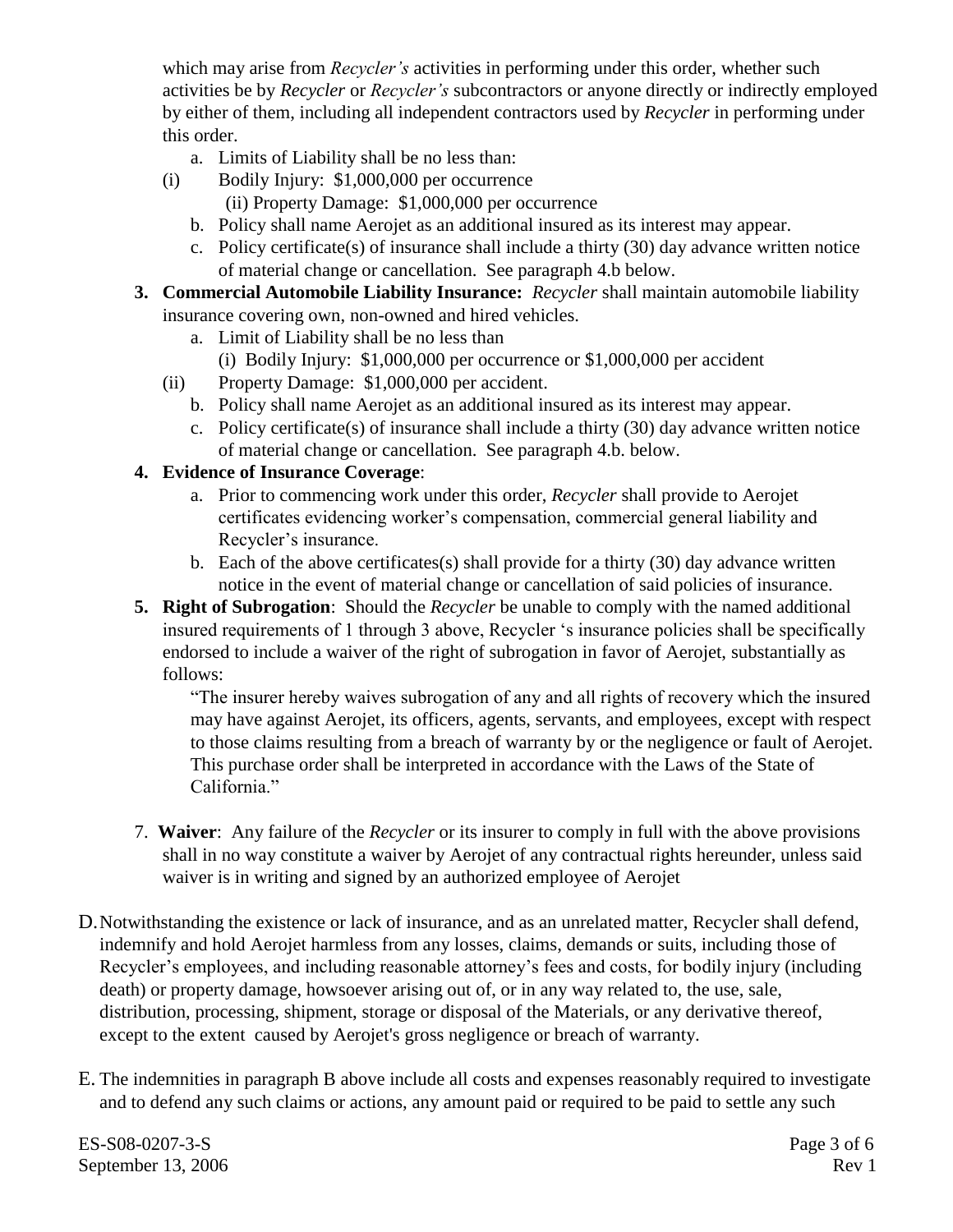claims or actions, and any amount finally awarded by a court as damages or otherwise for any such claims or actions, provided that neither Party will have an obligation to pay or to reimburse the other for the amount of any internal expenses (including, but not limited to, compensation paid to its employees) that it may incur in connection with its cooperation in the investigation and/or defense of such claim or action.

F. The provisions of this Clause shall survive the expiration or termination of this Agreement.

### **5. Safety Precautions**

The Materials may be toxic, hazardous, or contain toxic or hazardous constituents, or otherwise pose a hazardous risk, including without limitation the risk of explosiveness or flammability, and Recycler shall undertake its own evaluation thereof and proceed hereunder at its own risk. Recycler shall provide all means appropriate and necessary to protect its employees, agents and all third parties from injury which may result from Recycler's transportation, use, processing or incorporation into other goods or disposal of the Materials. Recycler shall strictly comply with all laws and regulations affecting the Materials or Recycler's use or handling thereof, including, without limitation, laws relating to products liability, protection of the environment and personal safety. If Recycler fails to comply with any provision of this paragraph or any applicable standards and regulations, and personal injury or property damage (including environmental impairment) occurs as a result thereof, Recycler shall indemnify, defend and hold Aerojet harmless from any such liability in the manner specified in section 3.C hereof.

### **6. Records**

Recycler shall keep such full and detailed records of its operations hereunder as are necessary to demonstrate its compliance with the requirements of this Agreement, as well as the requirements imposed by law and regulation. Such records shall be maintained for a period of at least three (3) years after the date of each resale or disposal of the Materials, or any derivatives thereof, or for any longer period required by law or regulation. Such records shall be made available for Aerojet's inspection at any time, but during normal business hours and upon reasonable notice, during the retention period.

# **7. Inclusive Price**

Recycler shall bear all costs, expenses, fees and taxes (federal, state, local, use, excise and other applicable taxes) which may be incurred in Recycler's performance of its obligations under the Purchase Order.

# **8. Acceptance, Transfer of Title and Shipment**

Unless otherwise specified, the transfer point shall be Aerojet's facility (if Aerojet is providing transportation, transfer point will be Recycler's facility). Recycler shall be deemed to have taken possession of and accepted the Materials when the Materials are loaded for shipment at Aerojet's facility (if transportation is provided by Aerojet possession occurs when material is delivered to Recycler). At that point, title, risk of loss and damage, and all other incidents, rights and obligations of ownership to the Materials shall be transferred to Recycler. Aerojet has no responsibility for transporting, unpacking or unloading the Materials.

# **9. Aggregation of Surplus Materials**

Recycler agrees to commingle the Materials with other materials, to the maximum extent possible, such that the resultant materials are not identifiable as Aerojet materials.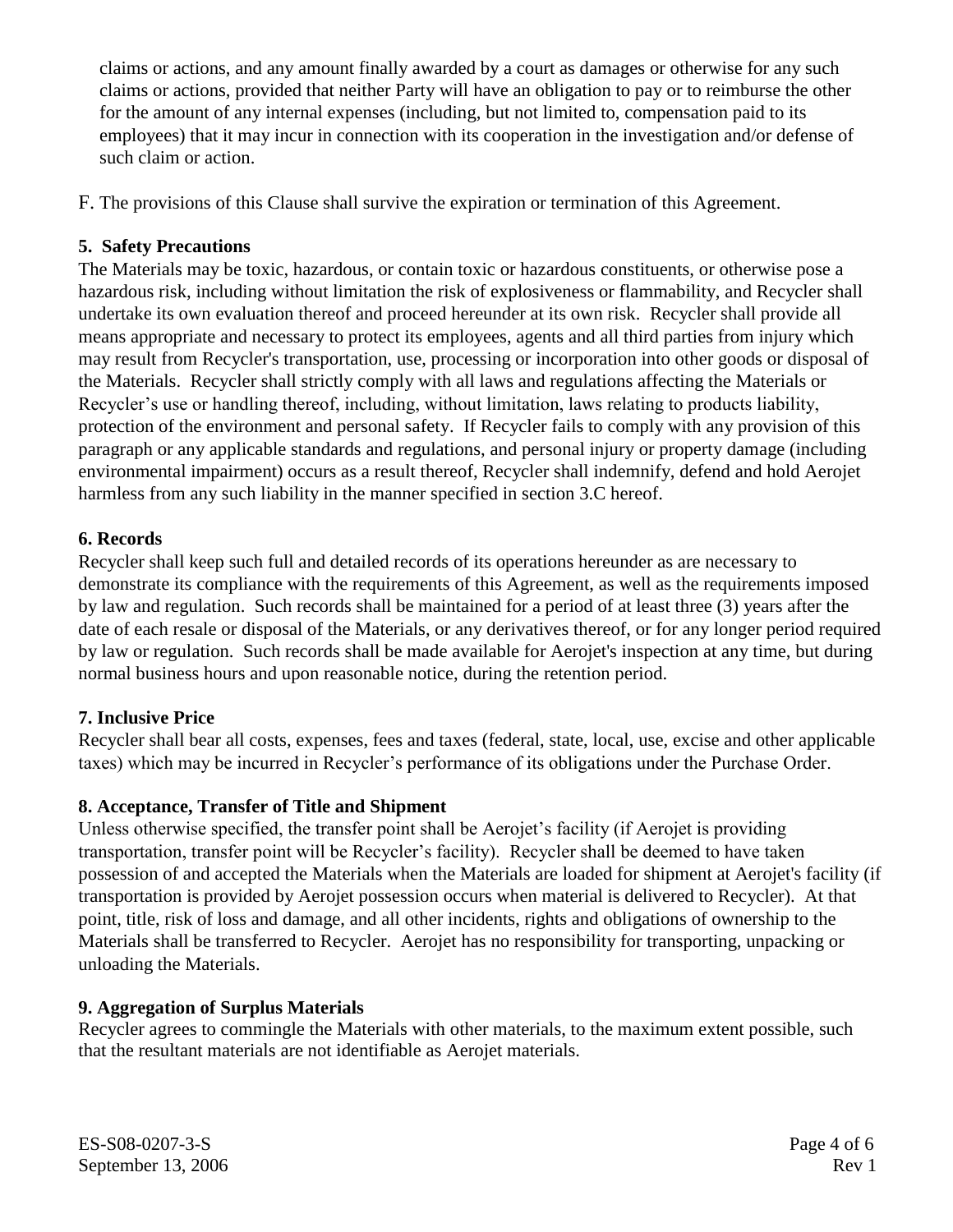### **10. Force Majeure**

Neither Party shall be liable for delay in performance hereunder caused by fires, floods, accidents, unanticipated hazards, transportation failures, strikes, labor disputes, material shortage (including delay of material from Aerojet's usual source of supply), a change in federal or state legislation, or any causes beyond a Party's reasonable control. For any such event, the date of performance of the affected party shall be extended day-for-day while the force majeure condition exists.

### **11. Term and Termination**

This Agreement shall come into effect on the date of the last of the signatures below, and shall remain in effect until terminated by either Party upon thirty (30) days written notice to the other, provided, however, that Aerojet may terminate this Agreement immediately for cause.

#### **12. Entire Agreement**.

The Purchase Order and the attached MSDS's describing the Materials, together with these terms and conditions and any documents referenced herein (which have the same effect as if fully set forth in this Agreement) constitute the entire, complete and exclusive agreement between Recycler and Aerojet with respect to the subject matter hereof and, supersede all prior discussions and writings between the Parties. No responsive terms and conditions, prior course of dealings, course of performance, usage of trade, oral understandings or other agreement shall modify, vary or supplement any provision hereof unless in writing and signed by an authorized representative of Aerojet. Acceptance of this Agreement is strictly limited to its written terms, and any additional terms, conditions, specifications or prices are hereby objected to and rejected by Aerojet.

### **13. Modifications**.

Aerojet shall not be bound by any modification or amendment to this Agreement unless it is in the form of a written instrument signed by a duly authorized representative of Aerojet.

#### **14. Assignment**.

No delegation of any obligation owed, nor performance of any duty, by Recycler shall be made without the prior written permission of Aerojet. Any such attempted assignment or delegation shall be void.

#### **15. Choice of Law**.

This Agreement shall be governed by and construed in accordance with the laws of the State of California with the exception of its conflicts of law provisions. Any dispute hereunder which cannot be resolved except by legal process shall be referred to a court of competent jurisdiction in California, without resort to binding arbitration. Recycler hereby consents and submits to the exclusive jurisdiction of federal and state courts in the State of California.